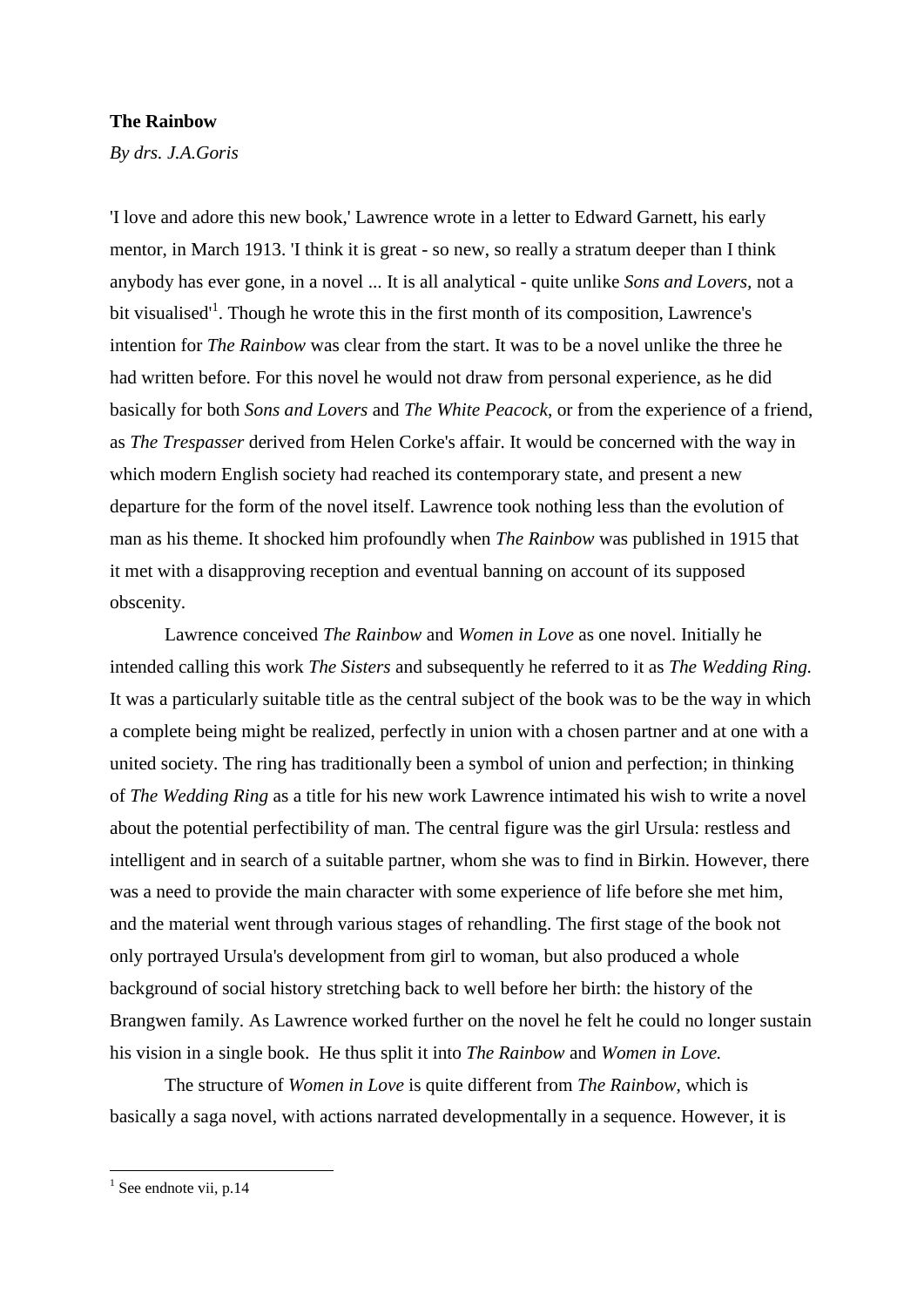quite unlike contemporary saga novels such as John Galsworthy's *The Forsyte Saga* (1906- 1921) or Arnold Bennett's *Clayhanger* (1910-1916) and it creates its own genre within English fiction. The links are with Norse sagas, with the Bible and with *Paradise Lost*, but the book is not seriously comparable with these: names and symbols allude to other literatures, some of the language sounds Hebraic, but Lawrence mainly uses his own imagination to express his vision. The novel spans three generations of the Brangwen family and proceeds in three parts: the life of Tom Brangwen, the marriage of his step-daughter Anna to her cousin Will, and the struggle of their daughter Ursula to find her place in the world. The story opens with a picture of the early Brangwens (p.523 ff.); the language goes back in style daringly to mediaeval alliterative verse. Close to nature, 'feeling the pulse and body of the soil' and with a look in their eyes as if they are expecting something unknown, the Brangwens are portrayed as healthy, 'fresh, blond, slow-speaking' people, hardworking and thrifty, living on rich land, on their own land, near a growing town. It is not for the money that they work, but 'because of the life that was in them.' This holds good for both men and women, who work the land together; however, the women are 'different': like Eve, their prototype, the early Brangwen women are not content with their settled existence. They want more out of life, they are not quite satisfied with the 'heated, blind intercourse of farm-life' and crave to achieve, if not for themselves, then for the children, a higher being, 'like that of the vicar', who impersonates the superiority of education and experience.

Tom Brangwen is the youngest son of Alfred Brangwen and his wife, 'a woman from Heanor', presented as two very separate beings, but vitally connected. They have four sons and two daughters; Tom is the last child and considerably younger than his brothers, and therefore his early years are influenced largely by his sisters (p.530 ff.). He is a delicate lad, sensitive to the atmosphere around him, 'in feeling he was developed', generous and honest, but with a low opinion of himself. Refined in instinct, easily confused, he is unlike other boys; he is 'a hopeless duffer at learning' and hates 'the mechanical stupidity' of most of the other children at school. Not surprisingly, seen in the light of female ambitions in the local women, it is because of his mother's aspirations that he is sent to the Grammar School at Derby; Tom's father would have given way to his dislike of mental activities.

Growing up, Tom feels awkward about sexuality, like Paul Morel of *Sons and Lovers*. When, at nineteen, he is seduced by a prostitute, his world is upset by a startled tumult of emotions: fear, shame, anger and disappointment. Until then he has only known the refined type of woman, like his mother and sisters (p.531):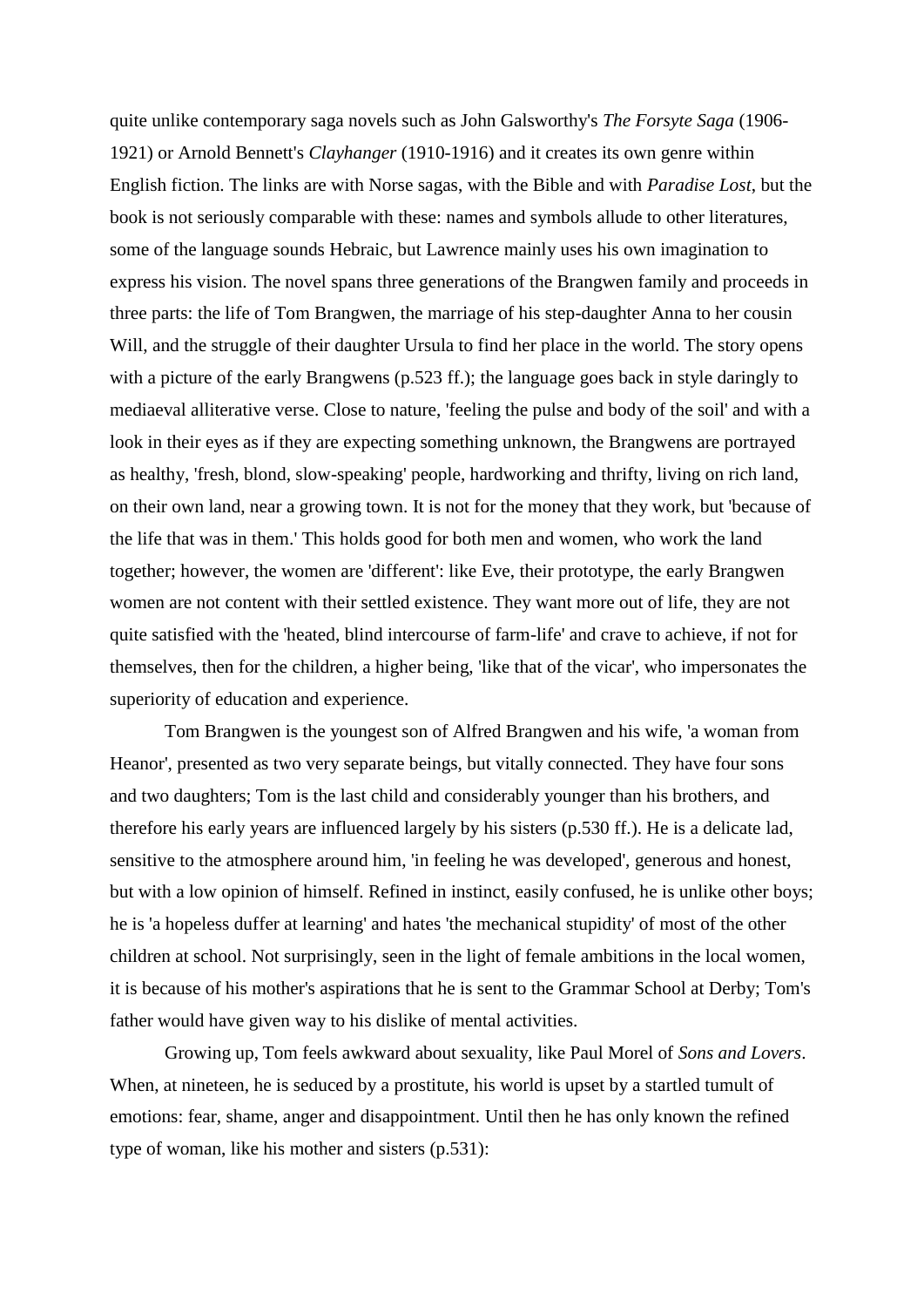In the close intimacy of the farm kitchen, the woman occupied the supreme position. The men deferred to her in the house, on all household points, on all points of morality and behaviour. The woman was the symbol for that further life which comprised religion and love and morality. The men placed in her hands their own conscience, they said to her 'Be my conscience-keeper, be the angel at the doorway guarding my outgoing and my incoming.'...... Now when Tom Brangwen, at nineteen, a youth fresh like a plant, rooted in his mother and his sister, found that he had lain with a prostitute woman in a common public house, he was very much startled. For him there was until that time only one kind of woman - his mother and his sister.

He realizes that the 'loose' woman, with whom he can have sex out of 'inflamed necessity' cannot fullfil his life; he despises the 'paucity of experience'. To the respectable girls he courts he has inhibitions, 'he was incapable of pushing the desired development', he cannot think about them 'like that' (p.532). In Lawrence's days the attitude towards sexuality was still very much Victorian; in *The Rainbow* this gradually changes. Tom's thoughts get a new impulse when he meets 'the girl and the foreigner' (p.534 ff.). Their world of 'exquisite grace' and an entirely different attitude to women holds a promise of new, unknown experiences. In his heart Tom has a desire to reach beyond the secluded world of the Marsh, which is intensified by these strangers; 'they had set fire to the homestead of his nature', but he does not know how. Like earlier male characters in Lawrence's work, he seeks solace in alcohol, until he sees his yearning for new horizons fulfilled in the encounter with a foreign woman: 'her face was pale and clear... he saw her face clearly, as if by a light in the air'. It is the widow of the Polish doctor Lensky he happens to meet, and who strikes home to him (p.538 ff.): '"That's her," he said involuntarily ... It was coming, he knew, his fate.' She is a foreigner, full of the promise of the unknown, and different from any woman he knows. However, Lydia sees Tom as 'this strange man' (p.544), who has nothing to do with her; yet there is an invisible connection. Tom admires her as 'curiously self-sufficient' and realizes that 'with her, he would be real': she is to be his complement, his expansion.

His marriage proposal is presented as 'curiously matter-of-fact and level', Tom bluntly asserting the purpose of his visit: 'I came up to ask if you'd marry me. You are free, aren't you?' (p.548). Her response is distant, impersonal, wavering between yes and no at first, 'she had flinched from his advance, she had no will, no being.' Still, a passionate intensity draws them together in an embrace, however ambiguously: 'in his blue eyes, was something of himself concentrated. And in her eyes was a little smile upon a black void.' Their relationship is a struggle; at times there is a distant silence, then again a passionate connection. Lydia had become a passive person during her first marriage in Poland (p.553 ff.), always in her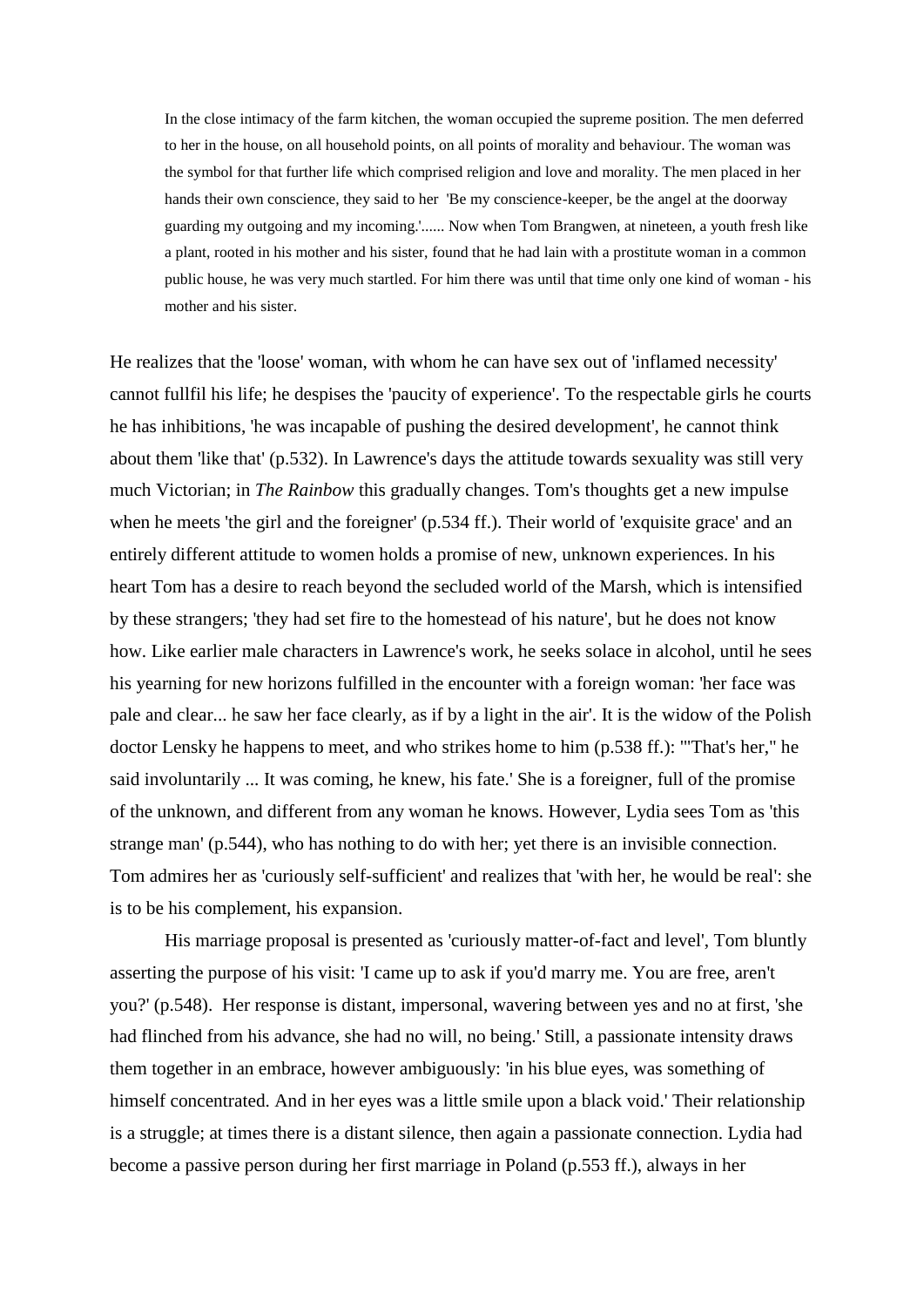husband's shadow, following him 'as if drugged'. After their two children had died a darkness came over her and once in England, the aloofness of her new surroundings fitted her mood, and she saw the English people as 'potent, cold, slightly hostile'. Only memories of her youth and forces of the Yorkshire nature are strong enough to revive her desire to live. She easily shrinks away from life, back into her darkness, where she remains for a long while 'blotted safely away from living'. Tom can restore Lydia to life, he is the man 'who had come nearest to her for her awakening', but he is uncertain and she easily slips back into her 'old unconsciousness and indifference' (p.557):

She remained attentive and instinctively expectant before him, unfolded, ready to receive him. He could not act, because of self-fear and because of his conception of honour towards her. So he remained in a state of chaos. And after a few days, gradually she closed again, away from him, was sheated over, impervious to him, oblivious. Then a black, bottomless despair became real to him, he knew what he had lost. He felt he had lost it for good, he knew what it was to have been in communication with her, and to be cast off again. In misery, his heart like a heavy stone, he went about unliving.

With their marriage a fact, things change for Lydia; she is 'not afraid'. Now that she has accepted him, she wants to take him; 'she belonged altogether to the hour, now.' 'No future, no past, only this, her hour' (p.558).

Tom is an insecure person, terrified of losing her. He realizes that they belong together in marriage, but the fact that she is still a stranger to him presents a threat: 'How could he close his arms round all this darkness and hold it to his breast and give himself to it?' He had hoped to possess her, feel 'her master', but she 'belonged elsewhere', and the marriage is 'not a real marriage'. The distance between them is intensified when she talks about her childhood, which makes him feel insecure, as if he has nothing to do with her. Then he sees her as 'cold' and only caring about herself, and grows into a 'raging fury' against her. It irritates Lydia that he cannot simply accept her as a person in her own right, which causes her to lapse into a 'sombre exclusion'. They both walk about for days, he stiff with resistance, she brooding and depressed. Communication is restored not by intellectual reasoning or 'having it out', but through their vital, intuitively sensuous bond. 'Out of nowhere' there is a connection again between them, brought about by the flame of sexuality, and it no longer matters if they know each other or not. They are 'ready to renew the game at the point where it was left off', and they 'both give themselves to the adventure'; the world is created afresh (p.562).

Lydia's pregnancy is a particularly difficult time. She becomes more inward and no longer responds to her husband; he interprets this as the annulment of his existence. Once the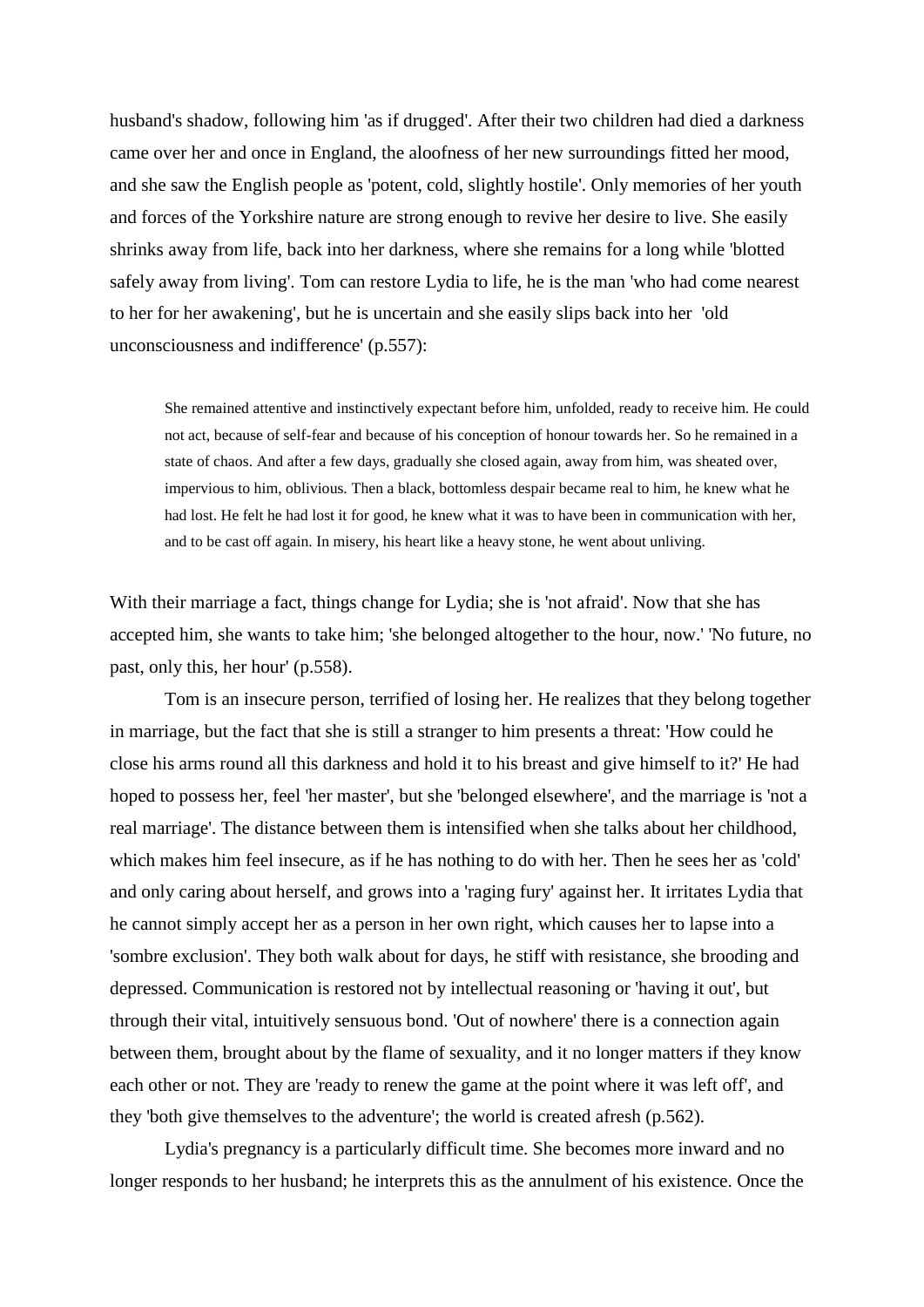child is born he has feelings of jealousy because it absorbs Lydia's attention, and he realizes he has to find 'other things than her, other centres of living' (p.576). His great and chief source of solace is Lydia's daughter Anna, the child from her first marriage, and he shows a profound, genuine fatherly love for her. It is through the birth of Tom's own son that he comes to understand the strong and vital bond he has with Lydia: 'fundamental, he was with his wife in labour, the child was being brought forth out of their one flesh' (p.570). It is the natural tie of their joint creation of a new life: 'On her the blows fell, but the quiver ran through him, to his last fibre.' He sees how man and woman are destined by nature to be separate yet one: 'their flesh was one rock from which the life gushed, out of her who was smitten and rent, from him who quivered and yielded.' This insight makes him accept her 'otherness' as something 'impersonal', weakening the threat to his own being: 'his heart in torture was at peace'; they are separate in togetherness (p.575).

Their marriage has its ups and downs, but ultimately it is happy and stable. In Tom and Lydia's union Lawrence shows how conflicts between partners may be resolved and bring about a closer harmony. Always recurring is the 'perpetual wonder of the transfiguration' through the couple's ability to restore a vital and unspoken connection. As Niven puts it  $2$ : 'Tom and Lydia live in struggle with each other but their marriage is ultimately a success in Lawrence's scheme, for it entails a creative kind of self-questioning and a constant move forward.' Tom retains his unrest at not having more challenges in life: 'he might, with risk, have done more with himself' (p.582); he remains 'a prisoner, sitting safe and easy and unadventurous', shrinking back from the unknown. And Lydia has to accept the limitations of being a farmer's wife at the Marsh, putting aside aspirations she had when she was young. Yet, in spite of the various imperfections of their lives both partners are content. Tom's wedding speech about angels expresses the sense of fulfillment he has in his own marriage. And after Tom's death Lydia looks back on her married life in gratitude. She feels that in her union with Tom she 'had come to her own self', whereas in her first marriage to Lensky she 'had not existed, except through him' (p.697).

Anna's childhood is happy enough in the safety of her parents' marriage (576 ff.). In Tom she has a loving and devoted father, and the somewhat anxious and tight bond with her mother is eased after the birth of her brother. Her soul is at peace; 'Gradually the child was freed'. She is her father's companion, and goes with him to cattle markets and the corn exchange. A free and assertive girl, she hates authority and does not care much for other

<sup>&</sup>lt;sup>2</sup> See endnote ii, p.47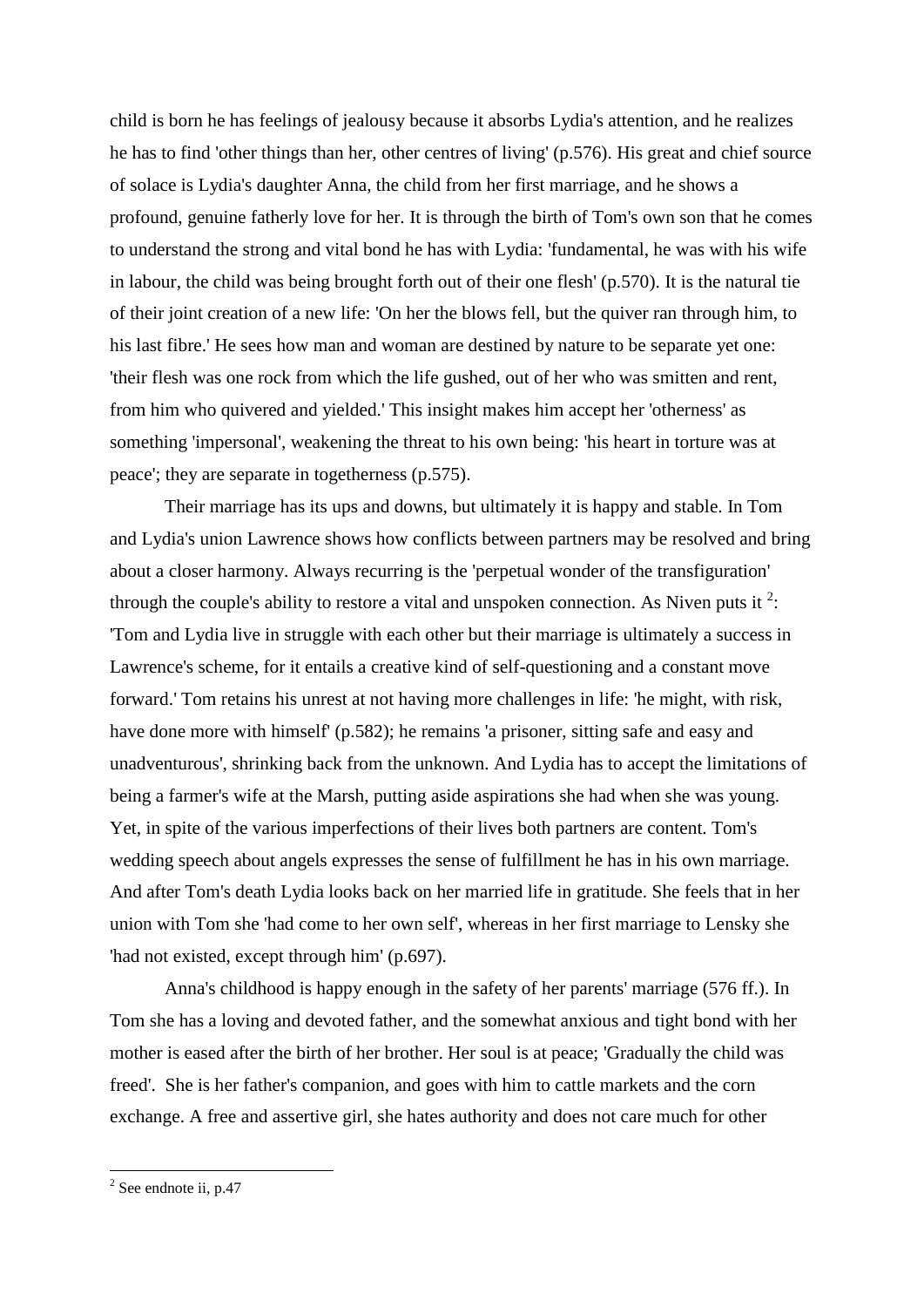people. In her view they are part of a herd, 'they're bagatelle', she says. She has no friends and mistrusts intimacy, 'she hated people who came too near to her', for what she needs is a person with 'a real, separate being'. Her ideal is to be a proud lady, 'absolved from the petty ties' she sees around her (p.589). When she is eighteen there is a letter from Mrs Alfred Brangwen, Tom's sister-in-law from Nottingham, who is sending her son William over to Ilkeston to become an apprentice in a lace factory (p.593 ff.). William Brangwen, aged twenty, is a 'rather long, thin youth with a bright face' and a 'curious self-possession among his shyness, a native unawareness of what other people might be, since he was himself': by no means 'bagatelle' in Anna's view. Even though she feels antagonistic at first, she is taken by him: 'She loved the running flame that coursed through her as she listened to him' (p.597). There is 'something of the cavalier' about Will Brangwen; Anna is thrilled by his knowledge of church architecture: 'he talked of Gothic and Renaissance and Perpendicular', a refined world of taste and knowledge. He is so unlike the Brangwens she is used to, so unlike Tom, who, in his fixed manners, 'stood like a rock between her and the world'. Anna discovers a new independence, she wants to live beyond the old familiar world. The change in her causes her parents to feel irritated; Tom especially has difficulty letting her go, hanging on to his 'creative life with the girl', onto whom he has projected his own dreams. Lydia rejects her daughter's longing for a greater world; she dislikes seeing her 'so much under the spell' (p.598). Anna is growing up in modern times, and Lydia does not want her to be swept off her feet by the temptations of their changing society, which offers more possibilities, but also more confusion. As we will see, Anna's life is by no means happier or more fulfilled than that of the older generation.

The courtship of Anna and Will proceeds cautiously: 'they very rarely touched each other ... there was still a distance between them' (p.599). Frank Glover Smith, lecturer in the School of English and American Studies at the University of Sussex, describes how Lawrence subtly links the personal and the mythic realms by Will's carving of Eve and angels as his expressive response to Anna<sup>i</sup>:

Will's role becomes mythic, that of unfallen Adam, a Son of God; Anna's is Eve, representing the Daughters of Men. The Biblical legend (Genesis, 6) becomes a major trope in the narrative - central and explicit in Ursula's story - crystallising the sacramental sense of the bond between man and woman.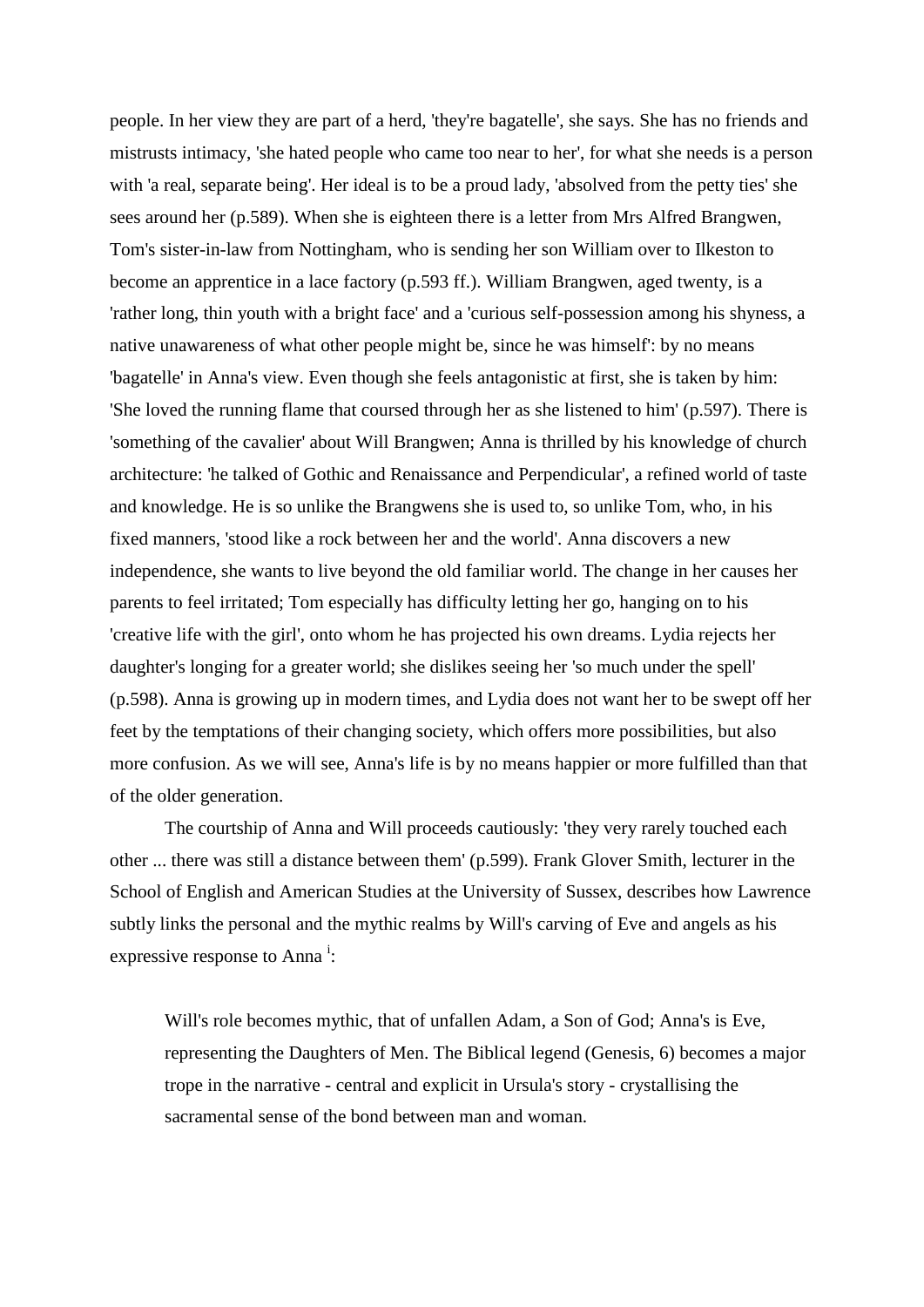The often quoted 'sheaves scene' (p.604) shows in symbolic qualities how in the reaped field the young lovers delight in their play of forming corn-stooks, turning it to love-play, sexual pursuit and capture. It is the prelude to Will and Anna's wedding, on a sunny Christmas day at the Marsh. In their love Anna is the more outgoing partner: '"I love you, Will, I love you," she moaned, "I love you, Will."' Will is more passive: 'He held her as though they were one, and was silent' (p.601). Further vital differences in nature become apparent during their honeymoon (p.618 ff.). Anna can give herself completely to their intimacy, to the idea that 'they were the only inhabitants of the visible earth' and 'a law unto themselves'. Will's mind is burdened with thoughts of his duties in the outside world: 'Wasn't there some duty outside, calling him and he did not come?' He spoils his happiness about their complete union by neurotic guilt about some supposed duty: 'The world was there, after all ... Was the morning gone, and he had lain with blinds drawn, let it pass by unnoticed?' Obsessively pining his mind, he tries to take Anna's example of a more relaxed attitude towards life (p.620):

If he had lost this day of his life, he had lost it. He gave it up. He was not going to count his losses. *She* did not care. *She* didn't care in the least. Then why should he? Should he be behind her in recklessness and independence? She was superb in her indifference. He wanted to be like her.

But the fact is he is not 'like her'; he is not, like Anna in natural harmony with inner feelings, but rigidly aware of law and order, having 'an orderly, conventional mind' (p.620 ff.). Even in their extreme happiness, both 'very glowing' like an open flower, it troubles Will that the established rules of things are gone: 'One ought to get up in the morning and wash oneself and be a decent social being.' When Anna is content and ready to enjoy her return to everyday life, ready 'to give a tea-party', the tables are turned: Will wants nothing to do with it. In his lack of flexibility he now needs to cling to the reversal of order: 'he wanted to have done with the outside world', wants to declare it 'finished forever'. He cannot accept Anna's freely indulging in whatever comes into her head, what he calls 'shallow anticipation and joy': 'Was she not forfeiting the reality, the one reality, for all that was shallow and worthless?' Petty jealousy prevents him from enjoying their social life together; the fact that Anna prefers having 'other artificial women to tea; when she might have been perfect with him' is a burden on his mind.

It drives a wedge between them and spoils their happiness; Will and Anna become opposites (p.631 ff.): 'dread, and desire for her to stay with him, and shame at his own dependence on her drove him to anger.' Driven into a state of angry helplessness, almost of 'imbecility', he wanders about the house aimlessly. His 'hovering near her and wanting her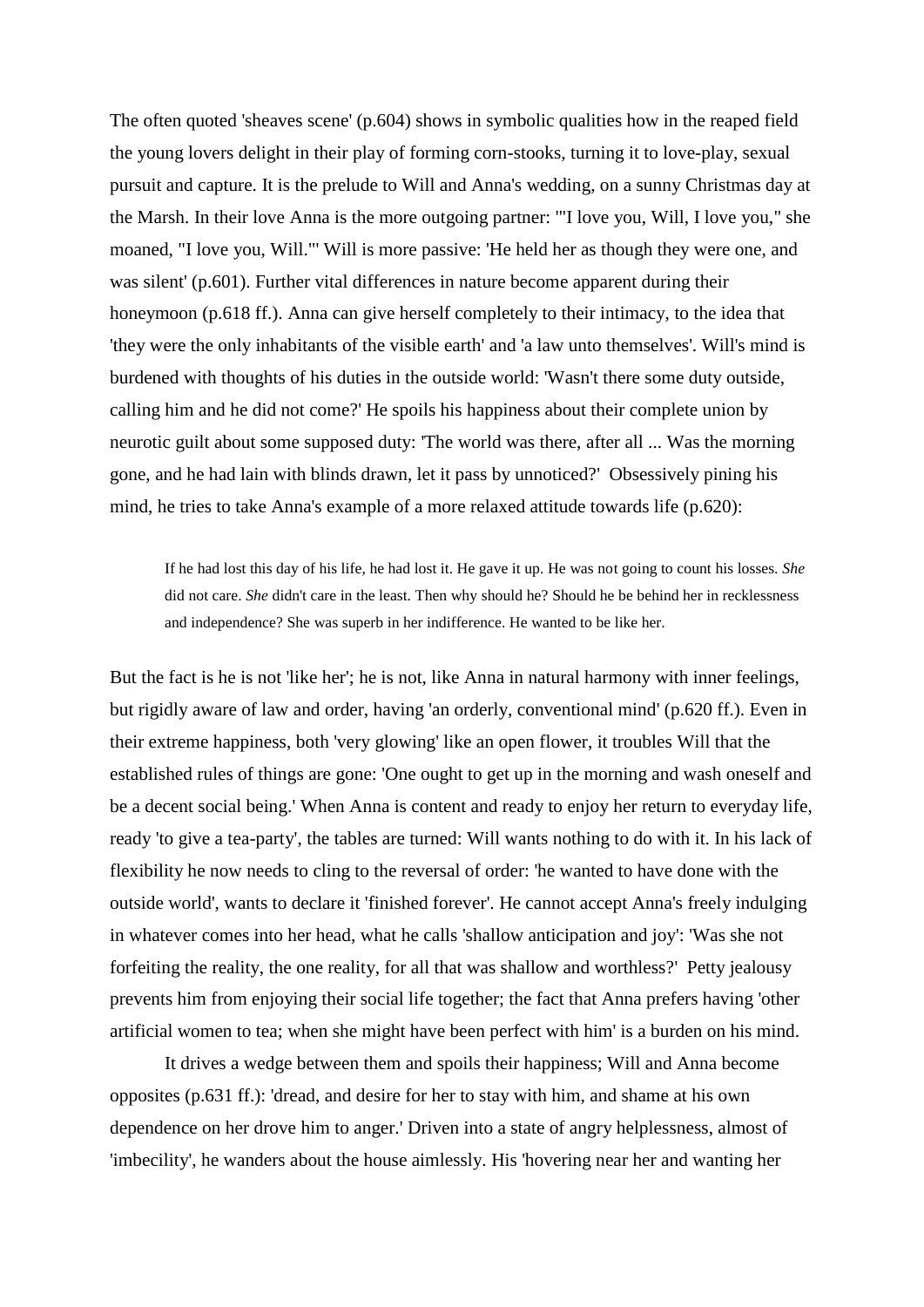nearness' like a child tied to his mother's apron strings irritates Anna 'beyond bearing' and the wonder of their union is passing away. She tells him off with 'blind and destructive fury', while in him, 'dark storms' arise: 'he seemed a dark, almost evil thing, pursuing her, hanging on to her, burdening her; their relationship becomes destructive. Anna feels her old, anguished, childish desolation return when he ignores her attempt at reconciliation and can hardly control her grief over what she has lost. The 'perfume of love' of their honeymoon has very quickly turned into hatred: 'How she hated to hear him! How he hated her! How his hatred was like blows upon her!'

Anna has come to scorn her husband's 'blind attachments' to religious belief; she herself wants religion to be meaningful to her spiritual development, to find connections with her own individual values so that she can grow. Will shows a mystic, almost sect-like doting on the Church and adherence to the religious rule of 'doing one's best'. He never integrates Christian beliefs with his life: he has 'two worlds', the weekday world of daily work and the Sunday world of the Church. Anna and he cannot share spiritual experiences and growth, and she uses this to attack him without mercy: 'she jeered at his soul' (p.637 ff.). She feels superior to him in her egocentric attitude to life, 'fulfilled and separate and sufficient in her half of the world', a thing he finds very hard to accept. He 'went on trying to steer the ship of their dual life', demanding to be the captain, forcing his will upon her. However, Anna is not small like a doll, not like 'a little marionette', and she does not stoop to the arrogance of men, to the Adam being 'as big as God'. Appropriately, the chapter is called 'Anna Victrix'. In their battle of wills she is getting her own back at him, asserting her power by her moonlight dance, dancing 'his nullification'. She becomes a Magna Mater, big with child, denying the male his right to be there, 'she felt his presence a violation.' There is no shared joy, no room for the father of the child. Will is not 'nullified', but develops a personality in its own right, away from her. He is forced to grow up, unsupported. His process to come to an 'absolute self' is described in psychoanalytical terms in his self-questioning (p.648 ff.): 'Why, if Anna left him ever for a week, did he seem to be clinging like a madman to the edge of reality?' Lawrence portrays him as the child that never really grew up: 'In his soul, he was desolate as a child, he was so helpless. Like a child on its mother he depended on her for his living'. He gains an insight in himself, sees his limitations; he realizes a grown-up man must be able to be alone and make choices in society. This insight leads to change: 'He was born for a second time, born at last unto himself', leaving his old self behind. He now has a separate identity and is able to exist alone, but he is at a loss, unable to find answers in his life: 'And what more? ...What did he live for, then?' He seems to have gained little and lost much. Anna, looking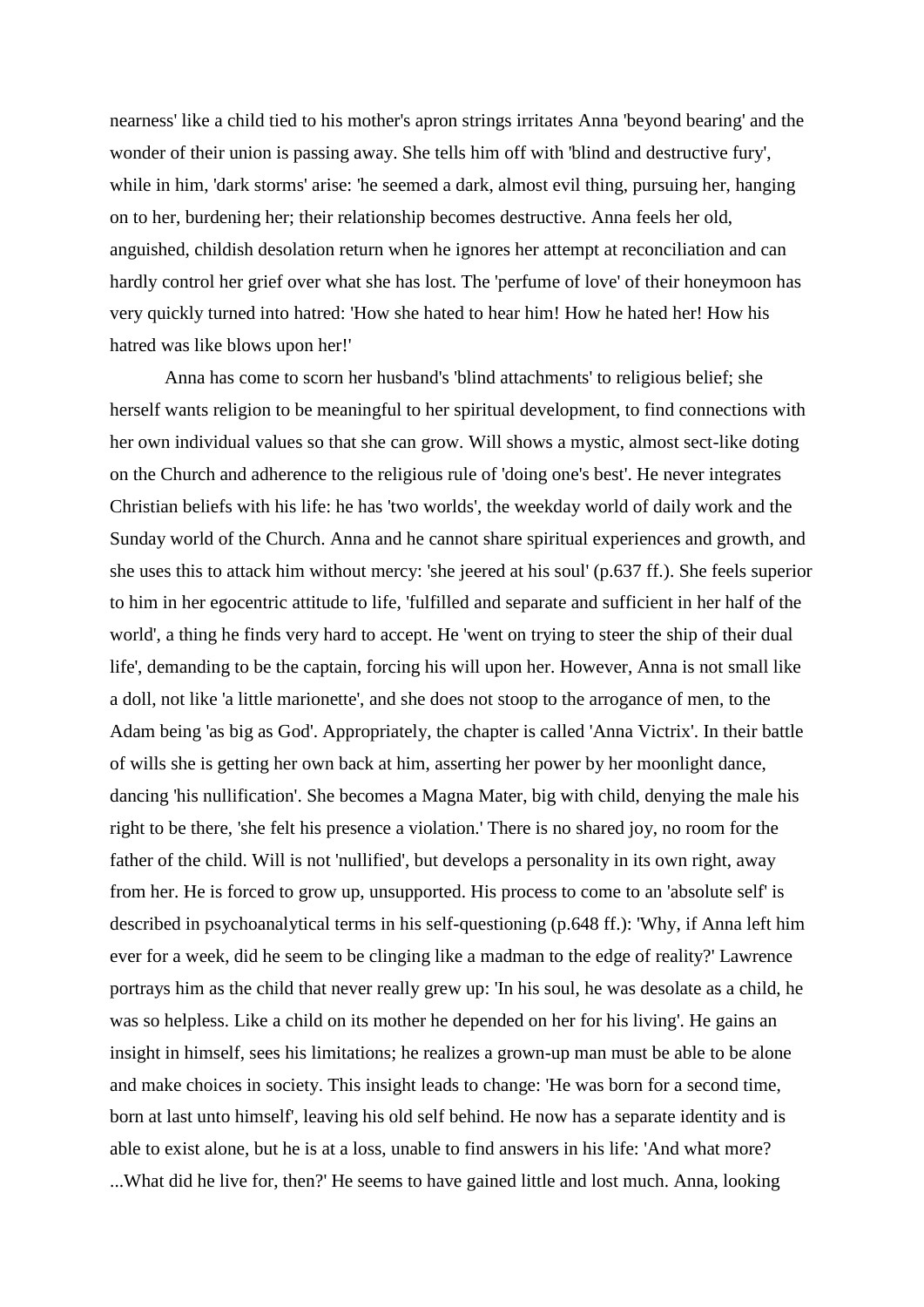from her Pisgah Mountain beyond Cossethay like Moses at the Promised Land, like Lydia would have liked and like Ursula will do successfully, sees a rainbow that holds the promise of a new life, but only a faintly coloured one. She will not find meaning in this new world, and not have a happy marriage like that of her parents; all she can do is leave this to the next generation, and seek refuge in motherhood, like Lettie in *The White Peacock.*

In *Sons and Lovers* Lawrence introduced the idea of a more 'detached' love in Paul's unsatisfactory and short-lived relationship with Clara, basically a case history of the 'sexual problem' in a 'modern' relationship. In *The Rainbow* Will and Anna are negative examples of a marriage between such 'separate beings'. In the Cathedral Chapter that follows (p.655 ff.) their marriage develops into a hard and sexually cold union. The aristocracy of the Skrebenskys make Anna 'aware of another, freer element, in which each person was detached and isolated. Was not this her natural element? Was not the close Brangwen life stifling her?' (p.657). She wants her own life and thinks the 'intrinsic being' of Skrebensky would leave her more room for this than Will's insufficient personality. She becomes hard and destructive. She hardens towards her husband and is drawn to the Baron's 'hard', 'deathlike', 'cruel' traits. The couple's drifting more and more into separate worlds is further stressed during their visit to the cathedral. Anna, like Will, is 'overcome with wonder and awe' but they are unable to share their feelings (p.658 ff.). Again Anna's ruthlessness gets the upper hand; she becomes 'the serpent in his Eden'. Her husband's religious adoration annoys her and she wants to destroy what is dearest to him, which hurts him deeply: 'his soul was wretched and homeless'. Lawrence modelled Anna as a destructive female on Sue Bridehead from Hardy's *Jude the Obscure,* and will continue his exploration with Gudrun in *Women in Love.* We will see how Gudrun's relationship with Gerald becomes downright sadistic, and in Anna and Will's marriage the reader is given a preview of their hard and unfeeling union. Will experiences 'maddening sensuous lust for discovery' of his wife, which sets 'another man' free in him (p.683), ' he was the sensual male seeking his pleasure, she was the female ready to take hers: but in her own way' (p.681). Both turn into 'free lance' partners, not adhering to the moral world, and eventually self-centred parents, no longer guiding their children but 'absorbed in their own living' (p.683). Will's voluptuous attack of the girl Jennie triggers off his developing sadistic traits, which will eventually turn out to be destructive to his daughter.

They call their first child Ursula, after a saint. As a toddler Ursula is a busy child, always amusing herself, needing little attention from others. She is the centre of her father's life. Will is fond of her, but as a parent he cuts a poor figure; his behaviour towards the child is inconsistent and unreliable (p.666 ff.). Anna has got the better of him; she is the fair parent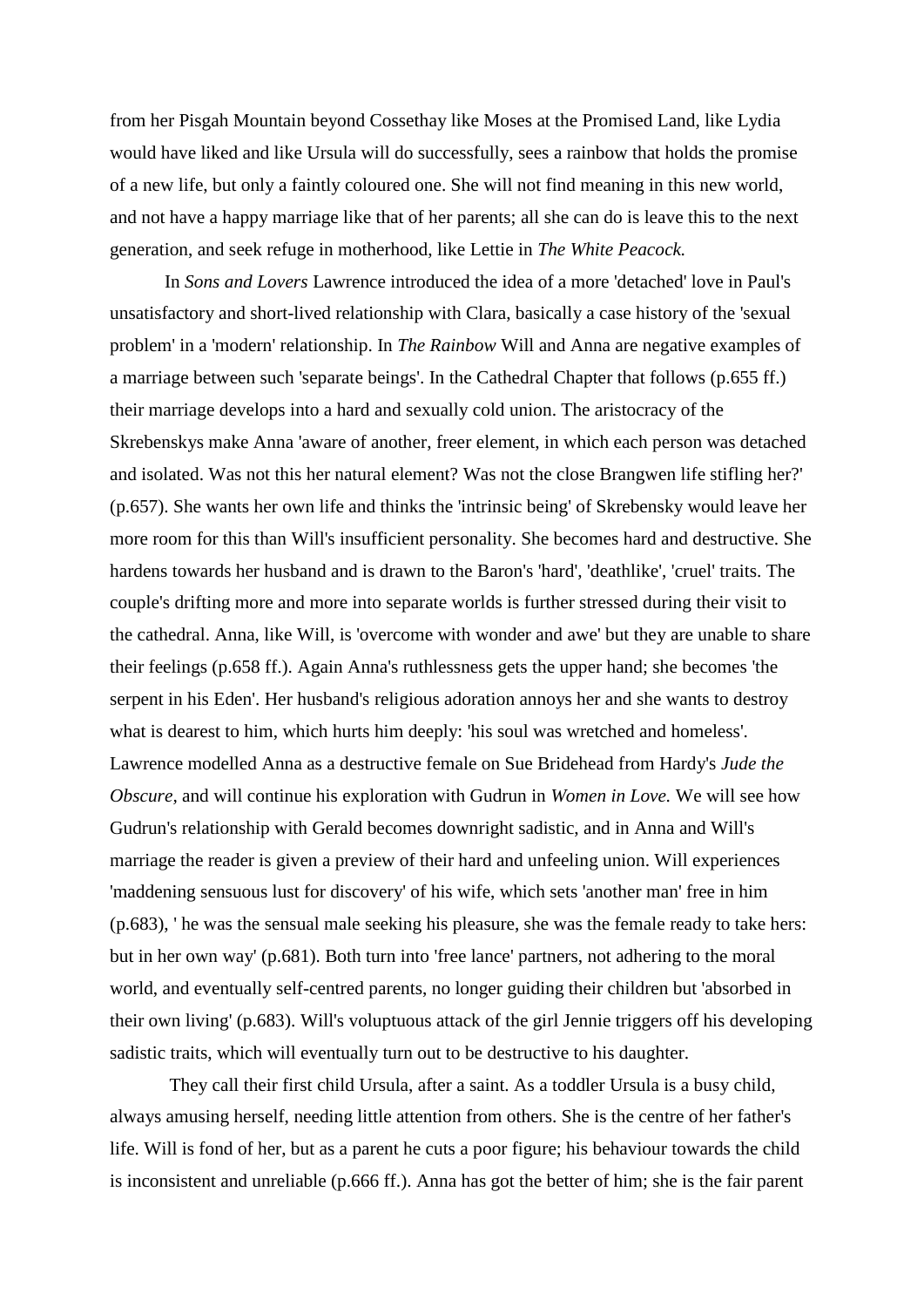with natural authority. And the child knows it: her mother is right. Yet her heart is with her father; she wants her father to be the one who is right. She is very sensitive to his presence, to his moods. When he is there, she feels full and warm, even when he scolds her; when he is gone, she is vague and forgetful: 'He was her strength and her greater self.' Will does not live up to this. He is irritable and shouts and makes the household unhappy; it is not within a child's power to alter anything. It gives Ursula the feeling that she is not enough, that she cannot be important to him, no matter how she tries. Her father loves her, she is his favourite, but he treats her cruelly and heartlessly when it suits him. At times he shows almost sadistic pleasure in his dealings with the child, as in the instance of the swing boats, shocking even to onlookers (p.674). His cruel behaviour causes a breach inside Ursula, which isolates her from the people around her (p.673): 'She became shut off and senseless, a little fixed creature whose soul had gone hard and unresponsive.'

Ursula develops an attitude of superiority, similar to that of Anna when she was younger, seeing others as 'bagatelle', unable to live up to her expectations. Again it is through the ambitions of the mother, as in the example of Tom - and, more obviously, William and Paul in *Sons and Lovers* - that she and her sister Gudrun, three years her junior, are given the chance to study (p.704 ff.). Passionately wanting to get away from the belittling circumstances in Cossethay Ursula expects much of the Grammar School in Nottingham, a superior 'hill of learning', with real, proud people like herself. Sadly, she cannot relate to others: 'She existed for herself alone; if she gave herself away she would be lost, destroyed'. Quick at learning, intelligent, instinctive, attentive and keen, she is still vulnerable and insecure about her personality (p.705/6):

Wherever she was, at school, among friends, in the street, she instinctively made herself smaller, feigned to be less than she was, for fear that her undiscovered self should be seen, pounced upon, attacked by the brutish resentment of the commonplace, the average Self.

Hiding behind her pride and superiority, she shows 'a fierce, animal arrogance'. Her youth is a flight into dreams and illusions. Grandmother Lydia, with her Polish decent and noble connections with a 'greater past' appeals to Ursula's inner wish for development; her wisdom and view of life are supportive to the young girl (p.694): 'The little girl and the musing fragile woman of sixty seemed to understand the same language'. Ursula does not want to be mediocre, and is passionately searching for her own identity. The 'strong, dark soul' of her father fascinates and terrifies her (p.701) and in her turning to religion she incorporates his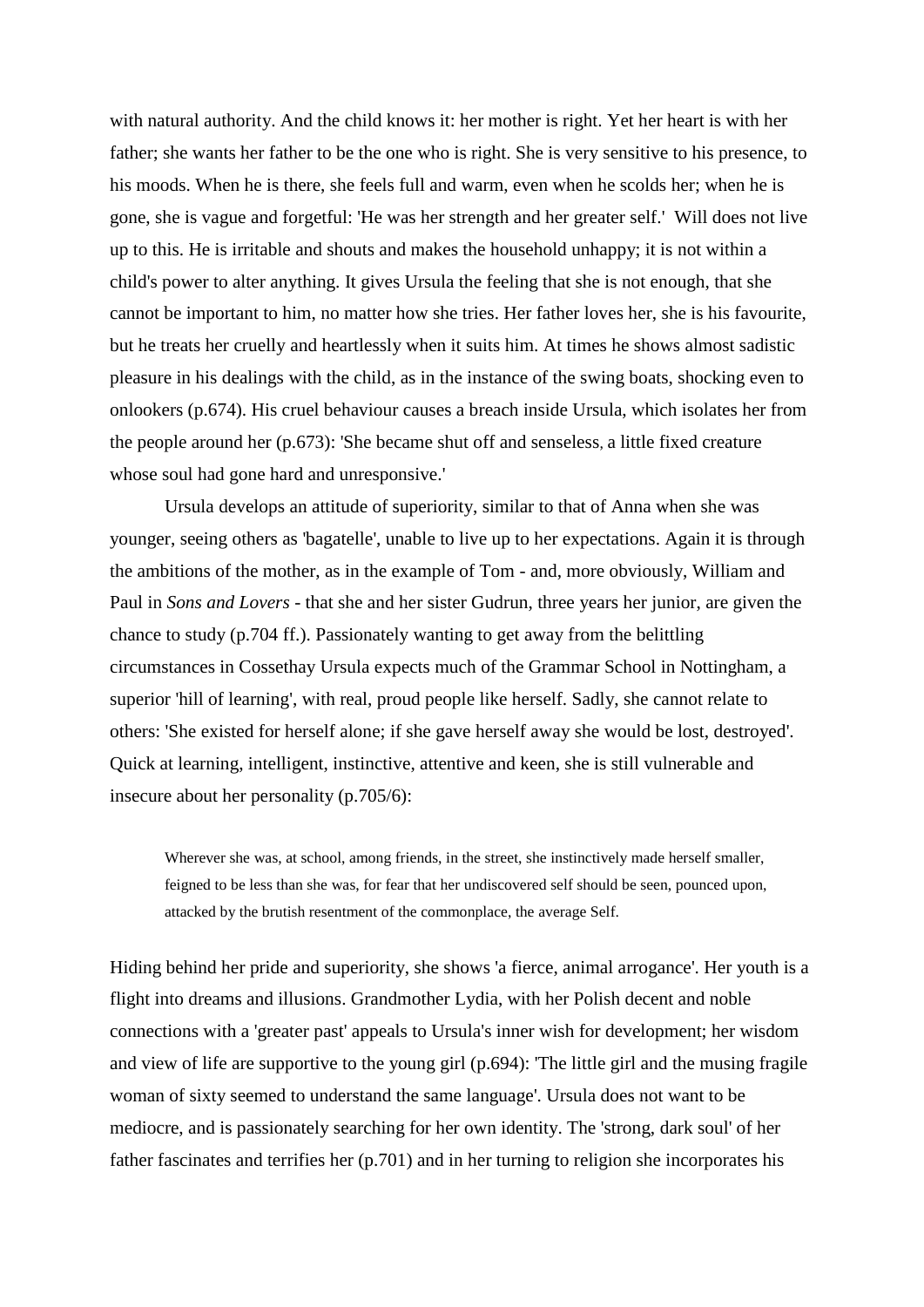ideas (p.706 ff.): 'Only the Sunday world existed', and Ursula's spirit can 'wander in dreams, unassailed' for a while. However, unlike her father, she is looking for spiritual growth, and the elation soon wears off. She is torn between illusion and reality; the myth of the Sons of God who take to wife the Daughters of Men. At one time her mother would have made a valuable companion in her quest, but Anna is absorbed in motherhood, showing ' a practical indifference' (p.708).

Ursula becomes the centre of the novel, she is Lawrence's first budding 'New Woman', in whom he portrays changes of his day and age. She is intelligent, sensitive, and not satisfied with the obvious as she passes 'from girlhood towards womanhood'. Ursula feels 'she must become something' (p.715). When she is sixteen her first love, Anton Skrebensky, comes into her life. He is twenty-one, a soldier on leave from the Army, 'half a Pole, and a Baron, too' (p.726). Ursula is attracted by 'the sense of fatality' in him (p.719):

He seemed simply acquiescent in the fact of his own being, as if he were beyond any change or question. He was himself. There was a sense of fatality about him that fascinated her. He made no effort to prove himself to other people. Let it be accepted for what it was, his own being. In its isolation it made no excuse or explanation to itself.

His self-assuredness is in fact what is missing in Ursula, who is wrestling 'through her dark days of confusion, soulless, uncreated, unformed' (p.717). She rejects the people around her as unsure people, who swim with the tide, offering her no hold or security. In Anton she sees the possibilities of a new life, new ideas of herself, similar to what Tom first saw in Lydia (p.721): 'She was thrilled with a new life. For the first time she was in love with a vision of herself: she saw as it were a fine reflection of herself in his eyes.' In his alien background she sees a connection with the noble past of her grandmother, and she credits him with status: 'In England he is equivalent to a Lord' (p.726). Nevertheless, his 'lazy' and 'floppy' personality, his 'languorous indifference' and spirit of *laissez-aller* soon irritate the girl. Right from the start their contact is aggressively sexual and initiated by Ursula, reflecting a desire to prove her power over him. In her struggle to find balance she wants to assert herself as a proud female, revelling in the 'positive attraction' she has on Anton. However, one can also see her as imitating her parents in her flight into 'passions and lawlessness', looking for contact in 'another, harder, more beautiful, less personal world.' In a way she is taking revenge on her father for his neglect of her through her lover: 'Ursula rejoiced to see her father retreating into himself against the young man' (p.727).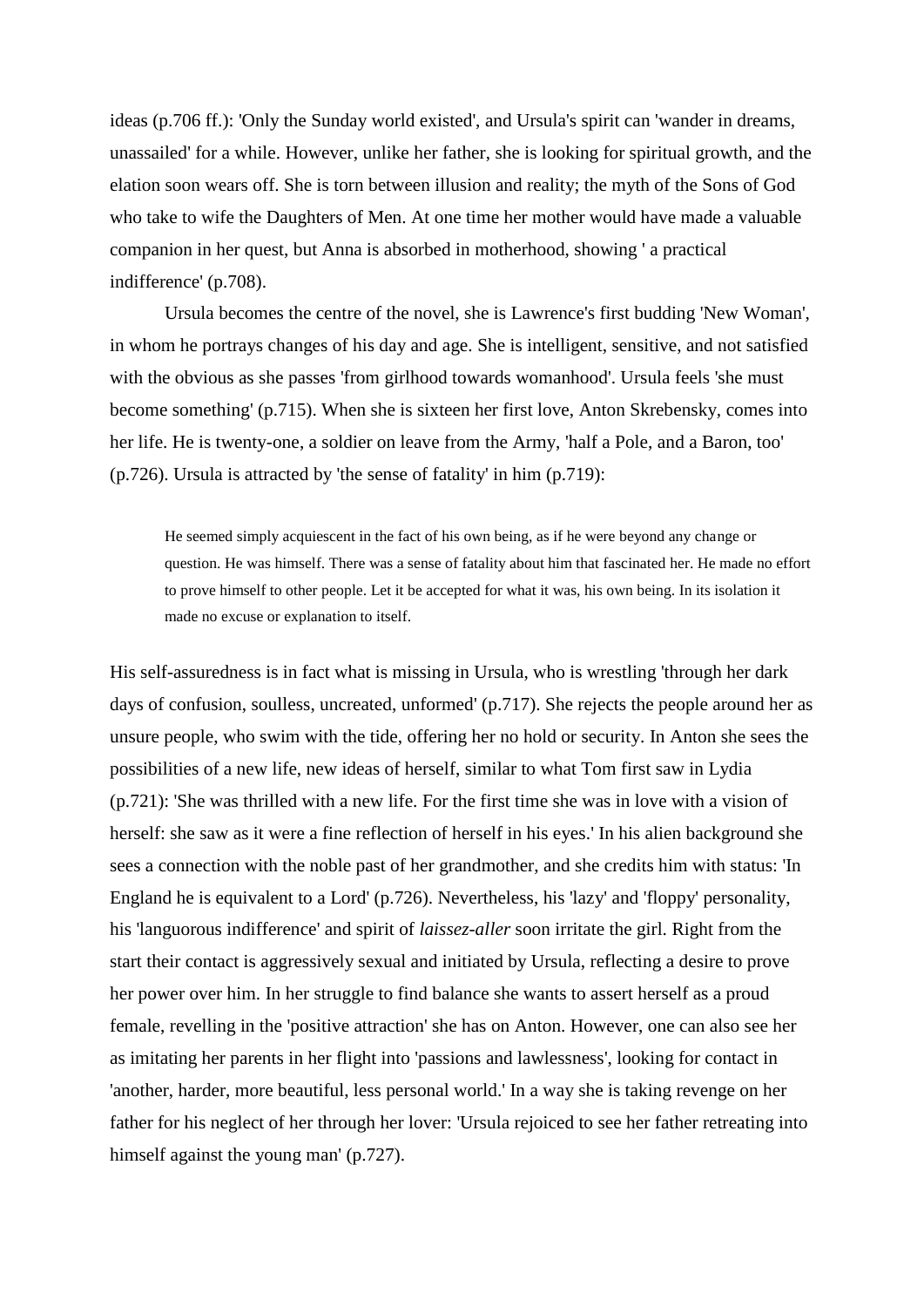The encounter with the people inhabiting the barge *Annabel*, the Ruth family from Loughborough, presents a concrete and strong sense of real people in a nation. This is what everyday life is about, for Ursula something to measure her own beliefs against. The discussion she has about them with Anton opens her eyes to his soulless being and the defective nature of her relationship with him (p.735 ff.). When she gives the newborn girl her own, valuable necklace as a celebration gift for naming the child Ursula, after herself, Anton objects because of its cost. The symbolic, spiritual meaning, the personal warmth to those involved is entirely beyond him, and Ursula feels her lover to have created 'a deadness around her, a sterility, as if the world were ashes' (p.737). This becomes clear to her even more during their church visit. The sermon about Noah brings about a storm of questions and emotions in Ursula, but to Anton it is no more than a 'voice of law and order' (p.744), which reminds us of the way in which Will experiences religion. Anton's superficiality does not stop at religious incomprehension. His view of society is mechanical, too. Being a soldier, he considers the defense of 'the good of the greatest number' his duty (p.745), but he has no sense of belief or fulfillment in what he is doing. He fails to see how an individual matters personally in a community, and his ideas of the 'highest good' are materialistic (p.746):

we know what the community wants; it wants something solid, it wants good wages, equal opportunities, good conditions of living, that's what the community wants. It doesn't want anything subtle or difficult. Duty is very plain - keep in mind the material, the immediate welfare of every man, that's all.

To Ursula his 'nullity' is murderous, and so is the coldness of their relationship. Her lover leaves to fight in South Africa, but without emotions for her, behaves 'as if he were an affable, usual acquaintance' (p.746).

The cold emptiness left behind in Ursula's heart makes her hesitant to take the risk of contact with another man (p.749 ff.). Turning to a woman instead, she finds comfort in her love for Winifred Inger, Ursula's lesbian class mistress, who feels 'a hot delight' at Ursula's presence. Winifred relieves the girl's 'dark void' of having no connection with other people; moreover, Ursula has a female role model in the emancipated young schoolmistress. She 'adheres' to Winifred, but does not derive a lasting satisfaction out of their intimacy; she experiences a 'sort of nausea' at their physical contact and an aversion of the other woman's body, 'her ugly, clayey' forms and 'big and earthy' female hips (p. 756). Her lesbian affair is a stage in her development, like her love affair with Skrebensky. Ursula is searching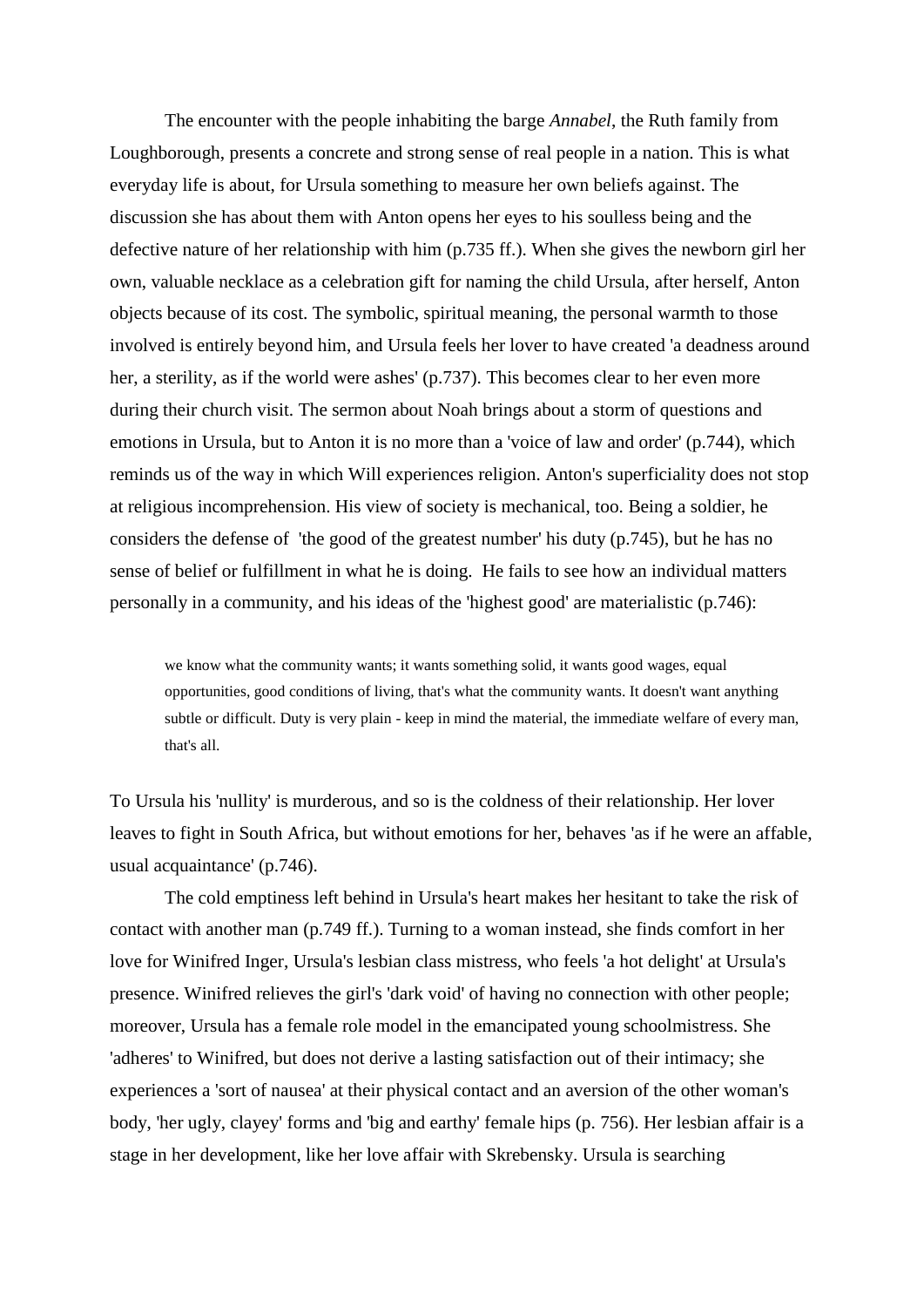passionately for her own identity, her own being. It is the struggle of the adolescent assuming several roles to see which ones are suitable: but nothing suits her. Not the world of religion, which brings intolerable confusion. Not the world of love and sex; she is neither Skrebensky's lover nor Winifred Inger's. Not the family: her siblings are a burden to her; her parents fail to provide a safe anchorage. There is her father, who claims to love her but only brings her down again and again. There is her mother with her domesticity, utterly fulfilled in her breeding: 'nothing had mattered but the bodies of her babies'. The sensitive, intelligent and educated daughter gets no support for her own life as a young woman in a changing world. She is alone and confused by the problems of this modern world; the life goes out of her studies, as she feels she only learns to 'have a higher commercial value later on' (p.819). The way in which emancipation of women is achieved seems unnatural to her; it makes her friend Dorothy 'so old and so relentless towards herself' (p.817). The marriage of her Uncle Tom and Winifred, two people she had once loved, is based on hypocrisy and self-deception; she cannot feel spontaneous joy at the birth of their first baby.

When Anton Skrebensky comes back to England Ursula desperately hopes that their love will get a new impulse, but she soon realizes that the thought of a future with him is 'delicious make-belief' (p.832). This is not only because their personalities are incompatible, but also because she cannot find meaning in the modern world. She is aware of the past world of nature where lovers could live in 'a close, living, pulsing world', but finds only the horror of the brick buildings in London, this 'ashen-dry, cold world of rigidity, dead walls and mechanical traffic, and creeping, spectre-like people' (p.834). After her return from Rouen with Anton she loses all hope of a fulfilled union with him; all they have together is a form of outward social life, and an unsatisfactory sexual affair. Ursula craves for the world beyond, the world of freedom and meaning; but as she watches the train going through the Downs, 'going nowhere' (p.839) she knows the old natural world will never be restored, and feels only grief. By the end of the novel the reader finds it increasingly clear that the affair with Skrebensky is degrading to Ursula's own morals, too. Instead of bringing out her better qualities, it makes her destructive and aggressive. She increasingly hardens against her lover and wants to 'destroy his being': 'her soul crystallized with triumph, and his soul was dissolved with agony and annihilation'. Their union is trapped in a downward spiral (p.838):

But it all contained a developing germ of death. After each contact her anguished desire for him or for that which she never had from him was stronger, her love was more hopeless. After each contact his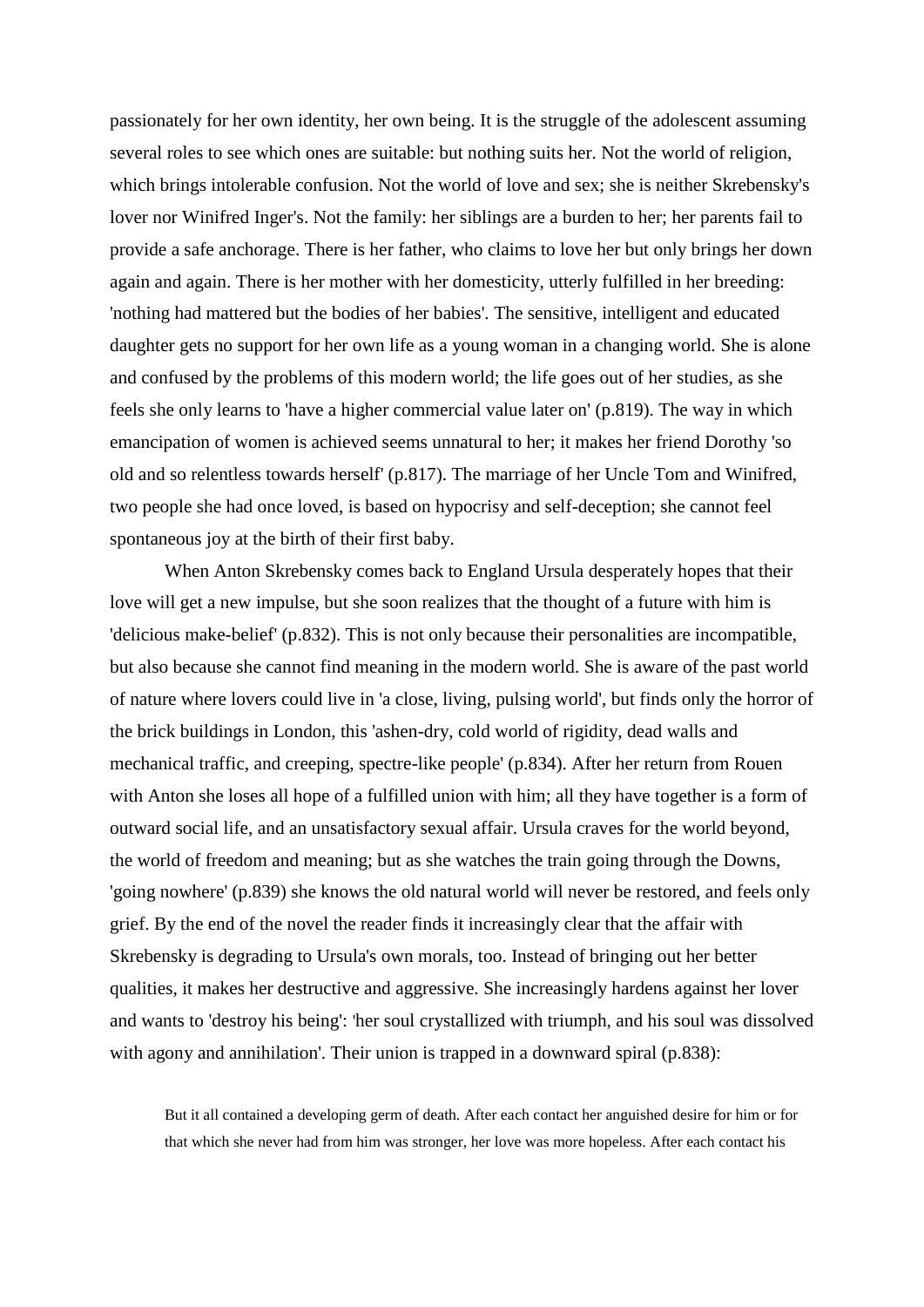mad dependence on her was deepened, his hope of standing strong and taking her in his own strength was weakened. He felt himself a mere tribute of her.

The battle between them is ultimately decided by Ursula's refusal to go to India with him; he instantly marries someone else and becomes unavailable, even in the case of her supposed pregnancy. 'Ursula's final rejection of the possibility of marriage to Skrebensky, while conveyed in another situation, surely is a reworking of Charlotte Brontë's basic concept of a heroine finding her own identity and choice', says Dr. L. R. Leavis in his abstract 'D.H.Lawrence in Context'<sup>ii</sup>. He continues to explain that in her relationship with Anton she is shown to have violated her otherwise healthy instincts, becoming a power- monger. Ursula has repressed her intuition, her vital self. This becomes clear during the couple's ride in the taxi, where the power of the 'full-blooded' driver who 'seemed to have a league with her', scares her (p.842). She is relieved when he lets her go. But the horses that block her road later, symbolizing the same fierce, animal power that Ursula has denied do not let her off so lightly. In the end she cannot put off becoming herself.

Her first serious attempt to 'become something' lies in her efforts to make herself useful to society and be a good teacher, paying personal attention to her pupils, and hoping to be meaningful for them as an individual. She is not prepared for the 'man's world' (cpt.13) she finds in Mr.Harby's school, in which she has to deny her own personal self in order to apply a system of laws 'for the purpose of achieving a certain calculable result, the imparting of certain knowledge' (p.783). Instead of bringing herself closer to her own individual being she drifts away from it, submitting to the system: 'she did not want to be a person, to be herself any more' (p.792). She goes against her own feelings by caning the boy Williams: (p.794) ' Ursula felt as if something were going to break in her'. Her colleague Maggie Schofield is the only one who is different in her 'lovelier world' (p.780). However, the two young women hold vitally different views of society. Maggie lives by ideas of the women's movement, which to Ursula seem as limited as those of the mechanical 'man's world': Maggie must 'remain enclosed' in her form of life, whereas Ursula 'struggles against the confines of her life' (p.803). Ursula's world is more complex, she is looking for personal acknowledgement and must move on to find it, both in society and in a partner. Her brief affair with Anthony Schofield is another step towards development. Portrayed as the personification of erotic sensuality he is ultimately as stifling as the blind passion between Paul and Clara in *Sons and Lovers.* Ursula's heart 'flamed with sensation of him' (p.806) yet at the same time she realizes